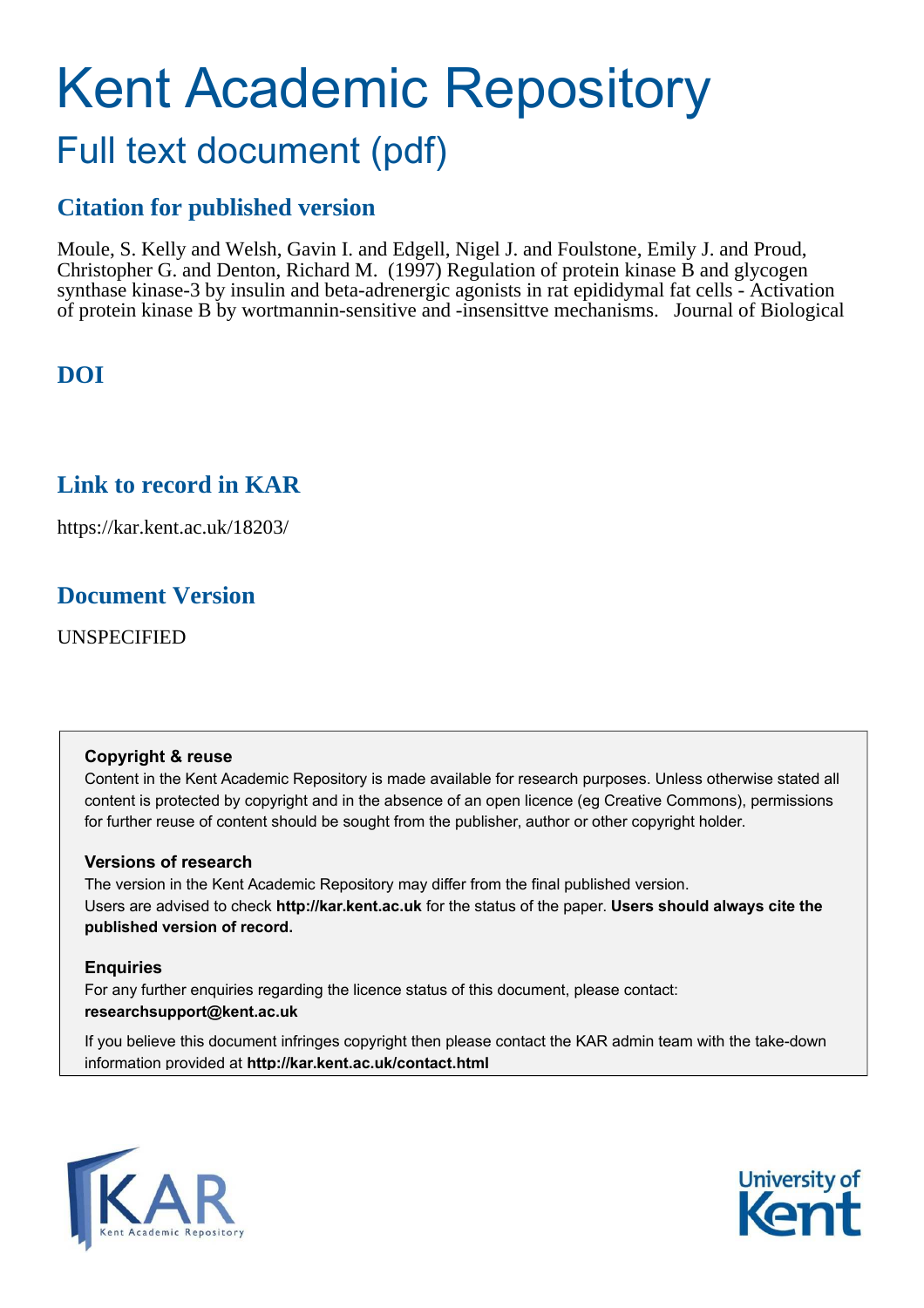### **Regulation of Protein Kinase B and Glycogen Synthase Kinase-3 by Insulin and**  $\beta$ **-Adrenergic Agonists in Rat Epididymal Fat Cells**

ACTIVATION OF PROTEIN KINASE B BY WORTMANNIN-SENSITIVE AND -INSENSITIVE MECHANISMS\*

(Received for publication, October 2, 1996, and in revised form, November 21, 1996)

### **S. Kelly Moule‡§, Gavin I. Welsh¶, Nigel J. Edgell‡, Emily J. Foulstone‡**i**, Christopher G. Proud¶, and Richard M. Denton‡**

*From the* ‡*Department of Biochemistry, School of Medical Sciences, University of Bristol, Bristol, BS8 1TD and the* ¶*Department of Biosciences, University of Kent, Canterbury, CT2 7NJ, United Kingdom*

**ated and inactivated in response to insulin by protein kinase B (PKB, also known as Akt or RAC) (Cross, D. A. E., Alessi, D. R., Cohen, P., Andjelkovic, M., and Hemmings, B. A. (1995)** *Nature* **378, 785–789). In the present study, marked increases in the activity of PKB have been shown to occur in insulin-treated rat epididymal fat cells with a time course compatible with the observed decrease in GSK-3 activity. Isoproterenol, acting primarily through** b**<sup>3</sup> -adrenoreceptors, was found to decrease GSK-3 activity to a similar extent (approximately 50%) to insulin. However, unlike the effect of insulin, the inhibition of GSK by isoproterenol was not found to be sensitive to inhibition by the phosphatidylinositol 3**\* **kinase inhibitors, wortmannin or LY 294002. The change in GSK-3 activity brought about by isoproterenol could not be mimicked by the addition of permeant cyclic AMP analogues or forskolin to the cells, although at the concentrations used, these agents were able to stimulate lipolysis. Isoproterenol, but again not the cyclic AMP analogues, was found to increase the activity of PKB, although to a lesser extent than insulin. While wortmannin abolished the stimulation of PKB activity by insulin, it was without effect on the activation seen in response to isoproterenol. The activation of PKB by isoproterenol was not accompanied by any detectable change in the electrophoretic mobility of the protein on SDS-polyacrylamide gel electrophoresis. It would therefore appear that distinct mechanisms exist for the stimulation of PKB by insulin and isoproterenol in rat fat cells.**

**Previous studies using L6 myotubes have suggested that glycogen synthase kinase-3 (GSK-3) is phosphoryl-**

| Glycogen synthase kinase- $3(GSK-3)^1$ was first discovered by  |
|-----------------------------------------------------------------|
| virtue of its ability to phosphorylate and inactivate the regu- |
| latory enzyme of glycogen synthesis in mammals, glycogen        |

synthase (GS) (reviewed in Refs. 1–3). In a number of tissues GS is activated by insulin, and in skeletal muscle this has been shown to involve the dephosphorylation of the sites phosphorylated by GSK-3 (4–7). This suggested that GSK-3 might be inactivated by insulin, although more attention was initially focused on the regulation (activation) of the relevant phosphatase, a glycogen-bound form of protein phosphatase-1 (PP-1G) (8). Recently, however, it has become clear that GSK-3 itself is indeed subject to acute regulation, being inactivated in response to insulin or growth factors (9–16) and also following T-cell stimulation (17). Where tested, this inactivation was reversed by treatment with serine/threonine phosphatases indicating that it was due to increased phosphorylation of GSK-3 on one or more Ser/Thr residues (11).

It has since been shown that the inactivation of GSK-3 is associated with increased phosphorylation of a serine residue near the N terminus (Ser-9 of the  $\beta$ -isoform of mammalian GSK-3 which corresponds to Ser-21 of the  $\alpha$ -isoenzyme) (11, 14, 16). This is of special interest since several insulin/growth factor-activated protein kinases have been shown to phosphorylate these residues in GSK-3 *in vitro*. These include the p90 ribosomal S6 protein kinase (p90*rsk*), which is downstream of the mitogen-activated protein kinase (MAP kinase) cascade, and the p70 ribosomal S6 kinase  $(p70^{S6k})$  (18, 19). Studies employing rapamycin, which selectively blocks activation of p70S6k, appear to rule out a role for this enzyme in regulating GSK-3 in the cell types thus far studied (10, 12, 13). The evidence for a role for the MAP kinase pathway is mixed, with transfection approaches (either using p90*rsk* itself (14) or dominant negative mutants of an upstream kinase (15)) providing evidence for a role for this pathway and recent data from fat cells (13) and L6 myotubes (16) giving, respectively, correlative and strong evidence against a role for the MAP kinase pathway in regulating GSK-3 activity in response to insulin. The latter studies (16) provided evidence that protein kinase B (PKB, also known as RAC or Akt) might be responsible for the control of GSK-3 in L6 myotubes. PKB phosphorylates Ser-9 and Ser-21 in the  $\beta$ - and  $\alpha$ -isoforms of GSK-3, respectively, is activated by insulin (16, 20, 21), and may lie downstream of phosphatidylinositol 3'-kinase (PI 3'-kinase) (16, 22). PI 3'-kinase is implicated in the control of GSK-3 in several cell types by the observation that wortmannin, a selective but not absolutely specific inhibitor of PI 3'-kinase, blocks the inactivation of GSK-3 by insulin and other agents (10, 12, 13, 16). LY 294002, a structurally unrelated inhibitor of PI 3'-kinase (23), has recently been shown to block the insulin-induced inactivation of GSK-3 in L6 myotubes (16).

In this study we demonstrate that insulin activates PKB in rat fat cells and that this may underlie the effects of insulin on GSK-3 activity in these cells. In addition, we report that the

<sup>\*</sup> This work was supported in part by a Project Grant from the Wellcome Trust (to C. G. P.), by a Program Grant from the Medical Research Council (to R. M. D. and Dr. J. M. Tavaré), and Group Support from the British Diabetic Association. The costs of publication of this article were defrayed in part by the payment of page charges. This article must therefore be hereby marked "*advertisement*" in accordance with 18 U.S.C. Section 1734 solely to indicate this fact.

<sup>§</sup> To whom correspondence should be addressed. Tel.:  $+44$  117 9287432; Fax: +44 117 9288274.

Recipient of an MRC Postgraduate Studentship.

<sup>&</sup>lt;sup>1</sup> The abbreviations used are: GSK-3, glycogen synthase kinase-3; GS, glycogen synthase; MAP kinase, mitogen-activated protein kinase; MBP, myelin basic protein; PKB, protein kinase B; p70<sup>S6k</sup>, p70 ribosomal S6 protein kinase; p90*rsk*, p90 ribosomal S6 protein kinase; PI 3'-kinase, phosphatidylinositol 3'-kinase; cpt cAMP, chlorophenylthiocAMP; db-cAMP, dibutyryl cAMP; PAGE, polyacrylamide gel electrophoresis; MOPS, 4-morpholinepropanesulfonic acid.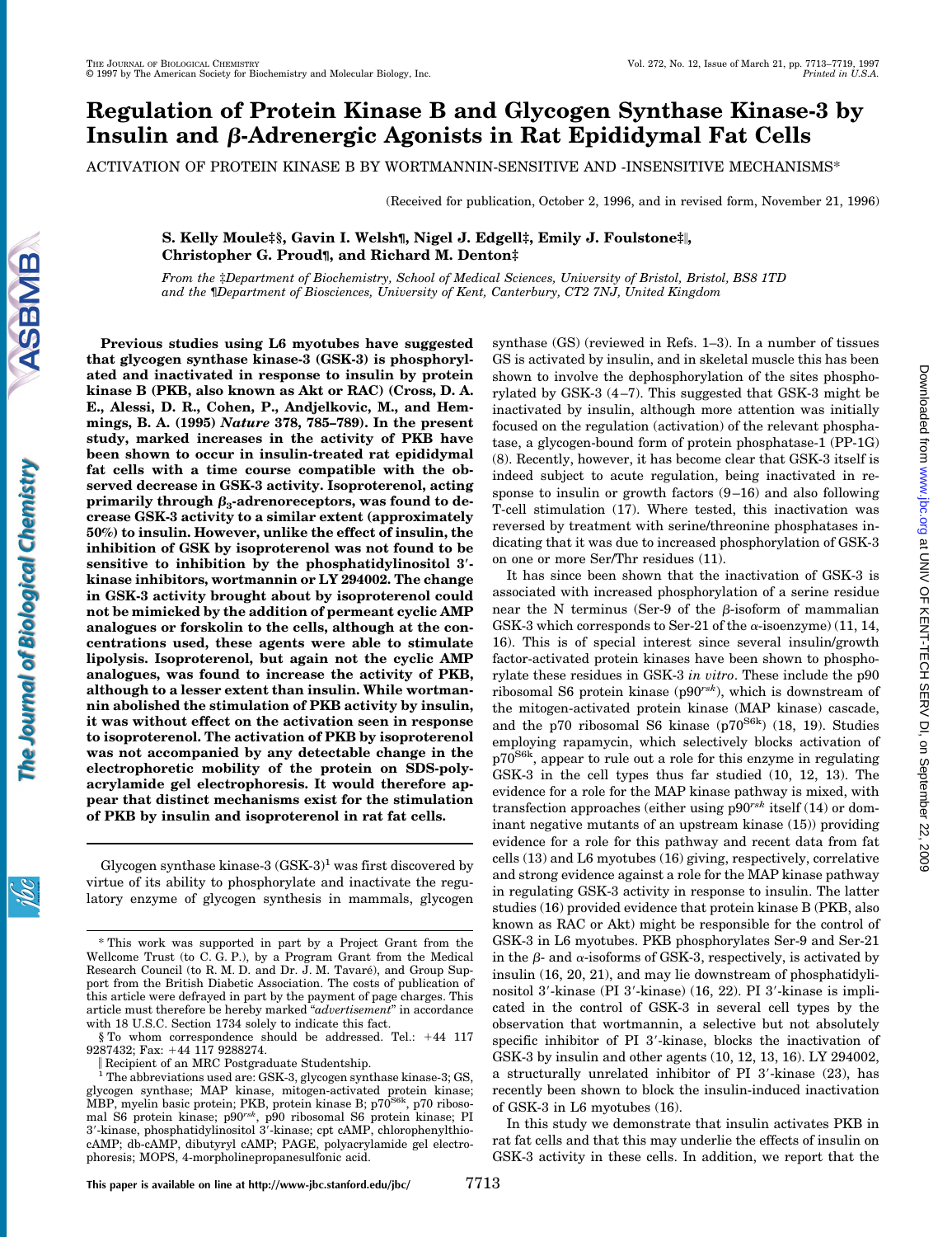SBMB

The Journal of Biological Chemistry



FIG. 1. **Time course for the effect of insulin and isoproterenol of GSK-3.** Adipocytes were incubated with insulin  $(83 \text{ nm}, \odot)$  or isoproterenol (1  $\mu$ M,  $\bullet$ ) for the times indicated prior to extraction. Results are expressed as a percentage of the control value at time  $0(39.5 \pm 4.9 \text{ pmol})$ of phosphate incorporated into substrate peptide/min/g dry cells,  $n = 3$ ) and are means  $\pm$  S.E. for three separate cell preparations. In the absence of hormones the activity of GSK-3 did not alter significantly with time and was  $39.3 \pm 3.2$  pmol of phosphate/min/g dry cells ( $n = 3$ ) after the 40-min incubation.

 $\beta$ -adrenergic agonist, isoproterenol, also causes the stimulation of PKB and inactivation of GSK-3 in fat cells. The effects of isoproterenol on these two kinases do not appear to be mediated by increases in the intracellular level of cAMP. A number of lines of evidence suggest that distinct mechanisms are involved in the activation of PKB by insulin and isoproterenol.

### EXPERIMENTAL PROCEDURES

*Materials—*Male Wistar rats were fed *ad libitum* up to the time of killing on a stock laboratory diet (CRM; Bioshore, Manea, Cambs, UK). Collagenase was purchased from Worthington Diagnostic Systems (Freehold, NJ). Enhanced chemiluminescence Western blotting detection kits and  $[\gamma^{32}P]ATP$  were from Amersham Int. (Amersham, Bucks, UK), and pepstatin, leupeptin, and antipain were from Cambridge Research Biochemicals (Harston, Cambs, UK). Microcystin, dithiothreitol, and rapamycin were obtained from Calbiochem (Nottingham, UK). LY 294002 was purchased from the Alexis Corp. (Nottingham, UK). All other chemicals and biochemicals were from Sigma or BDH (both of Poole, Dorset, UK). The  $\beta_3$ -agonist, BRL 37344, was a gift from Dr. P. Young of SmithKline Beecham Pharmaceuticals (Welwyn, Herts, UK). The PKB antiserum was raised in rabbits immunized with a synthetic peptide corresponding to residues 465–480 of the human PKB sequence and was used without further purification. Anti-GSK-3 serum was a gift from Dr. J. Vandenheede (Katholieke Universiteit, Leuven, Belgium). All synthetic peptides, including those used for the assay of GSK-3, p70S6k, and PKB were synthesized by Dr. G. Bloomberg (Dept. of Biochemistry, University of Bristol, UK). Wortmannin and rapamycin were dissolved in dimethyl sulfoxide and stored at  $-20$  °C.

*Preparation and Incubation of Epididymal Fat Cells—*Adipocytes were isolated from epididymal fat pads, preincubated, and then incubated (at 150–250 mg cell dry weight/ml) as described previously (13, 24). For fat cells treated with wortmannin, LY 294002, or rapamycin, the appropriate control incubations contained 0.1% dimethyl sulfoxide.

*Assays of GSK-3, p70S6k, and PKB—*The activities of GSK-3 and p70S6k were measured in immunoprecipitates using peptide substrates as described previously (13). For the measurement of PKB activity, adipocytes (150–200 mg dry cell weight) were extracted in 1 ml of 50 mM Hepes (pH 7.6), 0.2 mM EDTA, 2.2 mM EGTA, 1 mM dithiothreitol, 100 mm KCl, 10% glycerol, 1% Triton X-100, 1  $\mu$ M microcystin, and 1  $\mu$ g/ml each of pepstatin, leupeptin, and antipain. PKB was then immunoprecipitated from 750  $\mu$ l of cell extracts with 5 mg of protein A-Sepharose and 5  $\mu$ l of PKB antiserum for 2 h at 4 °C. Immunoprecipitates were washed twice with 1 ml of PKB assay buffer (20 mM MOPS (pH 7.0), 1 mM EDTA, 1 mM EGTA, 0.01% Brij 35, 5% glycerol) containing 0.5 M NaCl and twice with 1 ml of the same buffer without added



[BRL 37344] (nM) FIG. 2. The effect of  $\beta$ -adrenergic agonists and agents that **increase intracellular cAMP levels on GSK-3 activity.** *A*, adipocytes were incubated for 10 min with 83 nM insulin  $(Ins)$ , 1  $\mu$ M isoproterenol (*Iso*), 5 nM BRL37344 (*BRL*), 2 mM cpt-cAMP (*cpt*), 5 mM dbcAMP (*db*), or 5 nM forskolin (*For*) prior to extraction. Where indicated 10  $\mu$ M propranolol (*Pro*) was added 10 min before addition of isoproterenol. Results are expressed as a percentage of the control value (no additions) for GSK-3 activity (45.6  $\pm$  3.0 pmol of phosphate incorporated into substrate peptide/min/g dry cells,  $n =$  nine separate cell preparations) and are means  $\pm$  S.E. for the number of separate cell preparations shown in *parentheses*. Significance, as assessed by the Student's *t* test, is indicated as follows: \*\*,  $p < 0.0001$ , \*,  $p < 0.001$ *versus* appropriate control. *B,* dose response for the effect of BRL37344 on GSK-3 activity. Adipocytes were incubated for 10 min with varying concentrations of BRL 37344. Results are expressed as a percentage of the control value in the absence of BRL37344 (see *A*) and are means  $\pm$ S.E. for two separate cell preparations.

salt. The protein A beads were finally resuspended in 40  $\mu$ l of PKB assay buffer containing 0.1% mercaptoethanol and 2.5  $\mu$ M cAMP-dependent protein kinase inhibitor peptide  $(\text{IP}_{20})$ . The activity of PKB in these immunoprecipitates was measured using either myelin basic protein (MBP, 0.5 mg/ml final concentration) or the synthetic peptide based on the sequence surrounding the serine phosphorylation site of GSK-3 (Ser-21 of GSK-3 $\alpha$  and Ser-9 of GSK-3 $\beta$ ), "cross-tide" (16) (100  $\mu$ M), for 15 min at 30 °C.

*Anion Exchange Chromatography, Gel Electrophoresis, and Immunoblotting of PKB—*To separate proteins by anion exchange chromatography, fat cells were extracted as above and applied to a Pharmacia SMART system Mono Q column equilibrated with Buffer A (50 mm Tris (pH 7.3), 2 mM EDTA, 2 mM EGTA, 5% glycerol, 0.03% Brij 35 (w/v), 0.1% mercaptoethanol, and 1  $\mu$ g/ml pepstatin, leupeptin, and antipain). The column was developed with a 0–50% gradient of Buffer B (Buffer A plus 1 M NaCl) at a flow rate of 50  $\mu$ l/min. Fractions (100  $\mu$ l) were assayed for cross-tide kinase activity  $(10-\mu)$  fraction in a final reaction volume of  $25$   $\mu$ ).

Western blotting was performed using immunoprecipitates run on 16-cm SDS-10% polyacrylamide gels (25) and blotted onto Immobilon-P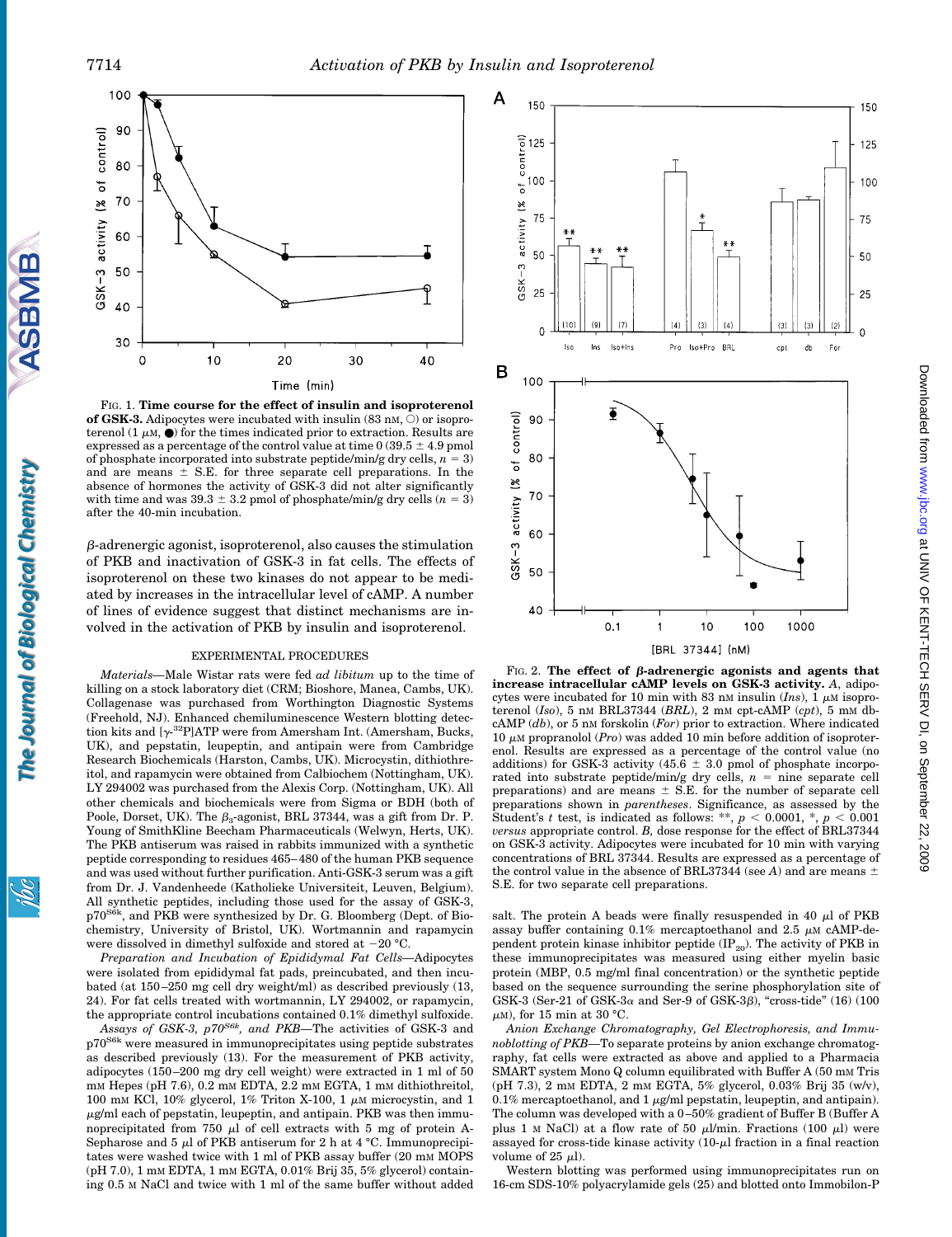#### TABLE I

Adipocytes were incubated with effectors as shown for 10 min prior to extraction. Extracts were assayed for GS activity in the presence or absence of glucose 6-phosphate, while the cell incubation media were retained for glycerol assays. Results are shown as the average measurement determined from the number of separate cell preparations shown in parentheses. Where appropriate (for  $n > 2$ ), values are  $\pm$  S.E., and significance  $(p < 0.01$  *versus* control) is assessed by Student's t test and is denoted by \*.

| Condition                    | Rate of lipolysis (nmol glycerol)<br>released/10 min/g dry cells) | GS activity ratio $((-/+)$ -glucose 6-phosphate) |
|------------------------------|-------------------------------------------------------------------|--------------------------------------------------|
| Control                      | $207 \pm 39(6)$                                                   | $0.048 \pm 0.009(6)$                             |
| Insulin $(83 \text{ nm})$    | $225 \pm 47(6)$                                                   | $0.238 \pm 0.048$ (6)*                           |
| Isoproterenol $(1 \mu M)$    | $2495 \pm 340(6)^*$                                               | $0.059 \pm 0.008(6)$                             |
| $Insulin + isoproterenol$    | 2833 (2)                                                          | 0.113(2)                                         |
| BRL37344 (5 nm)              | 1393(2)                                                           | 0.030(2)                                         |
| $cpt$ -cAMP $(2 \text{ mm})$ | 1648(2)                                                           | 0.063(2)                                         |
| db-c $AMP^a$ (5 mM)          | 2512(2)                                                           | 0.055(2)                                         |
| Forskolin (5 nm)             | 2425(2)                                                           | 0.057(2)                                         |

membrane (Millipore, Watford, Herts, UK). Blots were incubated with PKB antiserum at a 1:400 dilution and immunoreacting proteins were visualized using the enhanced chemiluminescence detection system.

*Assays of Glycogen Synthase and Lipolysis—*The activity of glycogen synthase in fat cell extracts was determined as described elsewhere (13). Lipolysis was assayed by measuring the appearance of glycerol in the incubation medium (26).

#### RESULTS

*Inactivation of GSK-3 in Fat Cells in Response to Isoproterenol—*Incubation of adipocytes with isoproterenol led to a rapid decrease in the activity of GSK-3 (Fig. 1). Maximum inactivation of GSK-3 in response to isoproterenol was seen after approximately 20 min and was sustained for at least 40 min. This time course and the extent of inactivation (approximately 50%) were broadly similar to the changes in GSK-3 activity seen in response to insulin (see Fig. 1 and Ref. 13), although the effect of insulin was more rapid in onset. The effects of insulin and isoproterenol on GSK-3 activity were not additive (Fig. 2*A*). GSK-3 activity in all experiments was measured by following phosphate incorporation into a peptide substrate corresponding to the GSK-3 phosphorylation site in eukaryotic initiation factor-2B.<sup>2</sup> A similar inactivation of GSK-3 in response to isoproterenol was also observed when the kinase was assayed using a peptide based on its phosphorylation site in GS (see Ref. 13) (data not shown).

In order to investigate the mechanism by which isoproterenol inactivates GSK-3 in fat cells, a number of agents designed to either mimic or inhibit the effects of  $\beta$ -adrenergic agents was tested. The effects of isoproterenol on fat cells are mediated through its actions on  $\beta$ -adrenergic receptors. However, the effects of isoproterenol on GSK-3 in this system were not blocked by the classical  $\beta_1$ -/ $\beta_2$ -antagonist propranolol (Fig. 2A). This finding suggested that isoproterenol may be acting primarily via the  $\beta_3$ -receptor which is known to be insensitive to propranolol (see Ref. 28). The  $\beta_3$ -receptor is thought to be the primary adrenergic receptor mediating the effects of  $\beta$ -adrenergic agents on lipolysis in rat white adipose tissue (29). Like isoproterenol, the  $\beta_3$ -receptor-specific agonist, BRL 37344 (30, 31), caused a significant decrease in the activity of GSK-3 (Fig. 2*A*). The effects of BRL 37344 on GSK-3 activity were halfmaximal at approximately 5 nm (Fig. 2B). This is consistent with reported  $EC_{50}$  values for the actions of BRL 37344 on the stimulation of lipolysis in this cell type (32–34).

The binding of  $\beta$ -adrenergic agonists to their receptors activates adenylate cyclase and thereby increases cytoplasmic cAMP levels. In order to address the possibility that the inactivation of GSK-3 was a consequence of elevated cAMP, we adopted two approaches. In the first, cells were treated with the cell-permeant cAMP analogues, db-cAMP and cpt-cAMP.

*The Isoproterenol-induced Inactivation of GSK-3 Is Not Blocked by Inhibitors of PI 3*9*-Kinase or by Rapamycin—*Since the inactivation of GSK-3 by isoproterenol could not be mimicked by raising intracellular cAMP levels, we sought to examine other possible mechanisms by which this effect might occur. In rat fat cells, the inactivation of GSK-3 by insulin is blocked by wortmannin, an inhibitor of PI 3'-kinase (13). In contrast, wortmannin had no effect on the inactivation of GSK-3 by isoproterenol or by BRL 37344. (Fig. 3). Since wortmannin does block the regulation of GSK-3 by other stimuli such as epidermal growth factor and insulin-like growth factor-1 in other cell types (10, 12, 16), the mechanism by which adrenergic agonists decrease GSK-3 activity appears to be quite distinct from that employed by agents acting through receptor tyrosine kinases. To further test for the possible involvement of PI 3'-kinase in the effect of isoproterenol on GSK-3, the fat cells were pretreated with the unrelated PI 3'-kinase inhibitor LY 294002. As is the case for wortmannin, although LY 294002 abolished the effect of insulin on GSK-3, it was unable to prevent the inhibition seen in response to isoproterenol (Fig. 3).

As the inactivation of GSK-3 induced by isoproterenol was not affected by wortmannin, which completely blocks activation of  $p70<sup>S6k</sup>$  by insulin in fat cells (13), it is very unlikely that the inactivation of GSK-3 is mediated by this signaling pathway. This is supported by the observation that rapamycin (which specifically blocks the activation of p70<sup>S6k</sup> without affecting MAP kinase) had no effect upon the inactivation of GSK-3 induced by isoproterenol or BRL 37344 (Fig. 3). Rapamycin also has no effect upon the control of GSK-3 in other cell types tested (10, 12, 13, 16). At the dose used here (20 nM), rapamycin completely blocked the activation of  $p70<sup>S6k</sup>$  induced by insulin (see Ref. 13).

*Insulin and Isoproterenol Activate PKB in Rat Epididymal Fat Cells—*Cross *et al.* (16) have recently shown that PKB can phosphorylate GSK-3 *in vitro* and cause its inactivation. PKB phosphorylates the same N-terminal serine residue phospho-<sup>2</sup> G. I. Welsh, J. C. Patel, and C. G. Proud, submitted for publication. rylated by  $p70^{S6k}$  or  $p90^{rsk}$  (18, 19). Since PKB is thought to be

This had no effect on the activity of GSK-3 (Fig. 2*A*) although they did stimulate lipolysis over 8-fold (see Table I). In the second, we made use of forskolin, which activates adenylate cyclase. Treatment of cells with forskolin also failed to cause inactivation of GSK-3 (Fig. 2*A*) but did increase the rate of lipolysis in these cells to an extent comparable with isoproterenol (Table I). It therefore seems unlikely that isoproterenol acts via cAMP to inactivate GSK-3 in these cells. Table I also shows the effects of various agents on the activity ratio  $((-/+)$ glucose 6-phosphate) of GS in fat cells. Despite decreasing the activity GSK-3, neither isoproterenol nor BRL 37344 on their own had any effect on the activity ratio of GS. The pronounced stimulation of GS seen with insulin was approximately halved when isoproterenol was included in the incubation.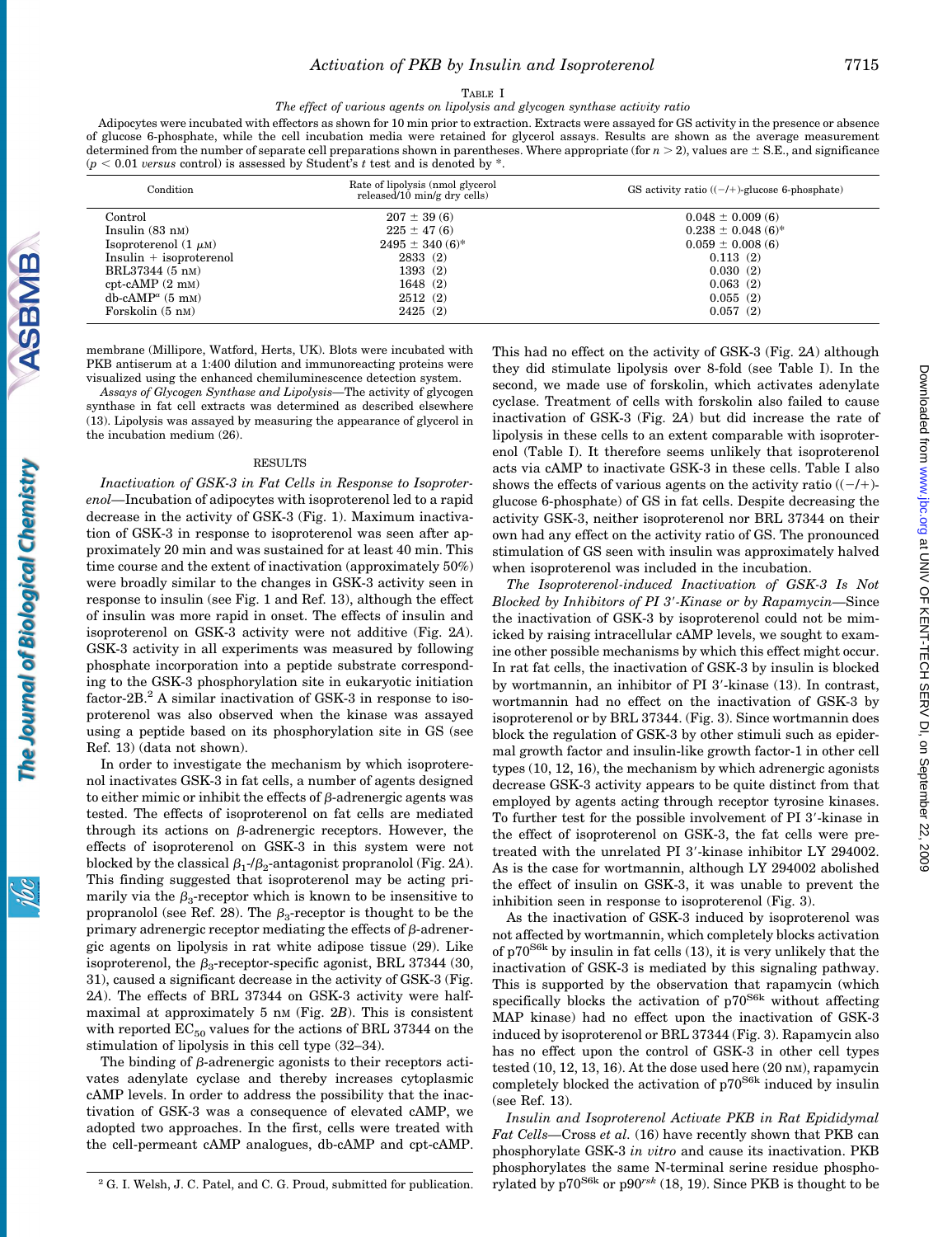SBMB

The Journal of Biological Chemistry



FIG. 3. **The effects of wortmannin, LY 294002, and rapamycin** on the stimulation of GSK-3 activity by insulin and  $\beta$ -adrenergic **agonists.** Adipocytes were pretreated with wortmannin (100 nM) or rapamycin (20 nM) for 30 min or with LY 294002 (50  $\mu$ M) for 15 min prior to the addition of hormones for a further 10 min. Abbreviations for the effectors are as outlined in Fig. 2*A*. Results are expressed as a percentage of the control value (see Fig. 2*A*) and are means  $\pm$  S.E. for the number of separate cell preparations shown in *parentheses*. Where appropriate significance (assessed as in Fig. 2*A*) is indicated as follows:  $^{**}$ ,  $p < 0.001$ ;  $^{*}$ ,  $p < 0.05$ .

downstream of PI  $3'$ -kinase (20, 22), this would provide an explanation of the ability of wortmannin to block completely the regulation of GSK-3 by insulin and other stimuli. Thus, insulin by, for example, activating PI 3'-kinase would also bring about the activation of PKB and therefore the phosphorylation and inactivation of GSK-3.

We have therefore examined the regulation of PKB activity by insulin and isoproterenol in fat cells. Extracts from adipocytes treated with insulin or isoproterenol were separated by Mono Q chromatography essentially as described by Cross *et al.* (16). Insulin increased the kinase activity toward cross-tide in two broad peaks (I and II) (Fig. 4). Peak I (eluting between 150–250 mM NaCl) was found to coincide with the elution position of PKB as shown by immunoblotting (Fig. 4, *inset*). The cross-tide kinase activity eluting at this position was thus due, at least in part, to the activity of PKB. Immunoreactive PKB could not be detected in peak II, and thus the activity toward cross-tide in these fractions is likely to be due to some other unidentified kinase. Isoproterenol increased the kinase activity toward cross-tide in peak I but not peak II. The effect of isoproterenol on the kinase activity in this peak was less than the stimulation seen in response to insulin.

The stimulation of PKB by both insulin and isoproterenol in whole cell extracts was confirmed by measuring kinase activity in anti-PKB immunoprecipitates using either cross-tide or myelin basic protein as a substrate. Table II shows that the both hormones increase the activity of PKB, with the effects of insulin being greater than those of isoproterenol. The fold effects observed were similar whether cross-tide or MBP was used to measure kinase activity. To further verify that the kinase activity measured in immunoprecipitates was actually PKB, we preincubated the protein A-Sepharose beads with anti-PKB antibody plus the peptide to which the antiserum was raised (see "Experimental Procedures") prior to the addition of beads to fat cell extracts. This peptide was able to compete with PKB for binding to the antiserum, as shown by its ability to abolish kinase activity toward MBP in immunoprecipitates from control, insulin-, or isoproterenol-treated cell extracts (data not shown).

The time courses for activation of PKB by insulin and isoproterenol are shown in Fig. 5. Insulin caused an extremely



FIG. 4. **Identification of PKB by Mono Q chromatography.** Extracts were prepared from fat cells treated with insulin (●), isoproterenol  $(\triangle)$ , or no additions  $(\bigcirc)$  and fractionated by Mono Q chromatography. PKB activity is expressed as pmol of phosphate incorporated into cross-tide/min/ml fraction. The salt gradient is indicated by the *dotted line*. Similar results were obtained with four separate cell preparations. *Inset,* Western blot showing elution position of PKB from insulintreated extracts. PKB was not detected in any other fractions. The elution position of PKB did not change under control or isoproterenoltreated conditions.

#### TABLE II

*Measurement of PKB activity using myelin basic protein or cross-tide* Adipocytes were incubated with insulin (83 nM) or isoproterenol (1  $\mu$ M) for 10 min prior to extraction. The MBP or cross-tide kinase activity was measured in anti-PKB immunoprecipitates as described under "Experimental Procedures." Results are expressed as pmol of <sup>32</sup>P incorporated into substrate/min/g dry  $\pm$  S.E. for the number of separate cell preparations shown in parentheses. Significance of the hormone effects (*versus* control) is assessed by the Student's *t* test, and is denoted by \*  $(p < 0.001)$ .

| Condition     | MBP kinase activity               | Cross-tide kinase<br>activity    |
|---------------|-----------------------------------|----------------------------------|
| Control       | $0.56 \pm 0.04(10)$               | $0.46 \pm 0.03(3)$               |
| Insulin       | $1.85 \pm 0.13$ (17) <sup>*</sup> | $2.20 \pm 0.32$ (3) <sup>*</sup> |
| Isoproterenol | $1.15 \pm 0.05$ (15)*             | $1.24 \pm 0.13(3)^*$             |

rapid stimulation of PKB activity which declined slowly over 40 min. In contrast, the activation in response to isoproterenol was slower and more transient. A comparison of the time courses for GSK-3 inactivation (Fig. 1) and PKB stimulation (Fig. 5) shows a number of discrepancies between the two. First, complete activation of PKB, even with isoproterenol, was seen after 5 min, while maximal inhibition of GSK-3 occurred only after 20 min. Second, inactivation of GSK-3 was sustained even after PKB activities had returned to basal levels.

The stimulation of PKB by insulin has also been reported in a number of other cell types (16, 20, 21) and is accompanied by a change in the mobility of the protein on SDS-PAGE. This band-shift in response to insulin is thought to be a result of changes in the phosphorylation of PKB (21, 22, 35) and may be seen on stimulation of fat cells with the hormone (see Fig. 6 *inset* and Ref. 21). Interestingly the increase in PKB activity on treatment with isoproterenol is not associated with any detectable change in the electrophoretic mobility of the protein. The effects of insulin and isoproterenol on PKB activity were not additive (Fig. 6). The primary effect of isoproterenol again appears to be via the  $\beta_3$ -adrenergic receptor because BRL 37344 is also able to stimulate PKB. The lack of effect of either cpt-cAMP or db-cAMP indicates that the increase of PKB activity in response to  $\beta$ -adrenergic agonists does not occur as a result of increased cytoplasmic cAMP levels (Fig. 6).

The data in Fig. 7 show that while the effect of insulin was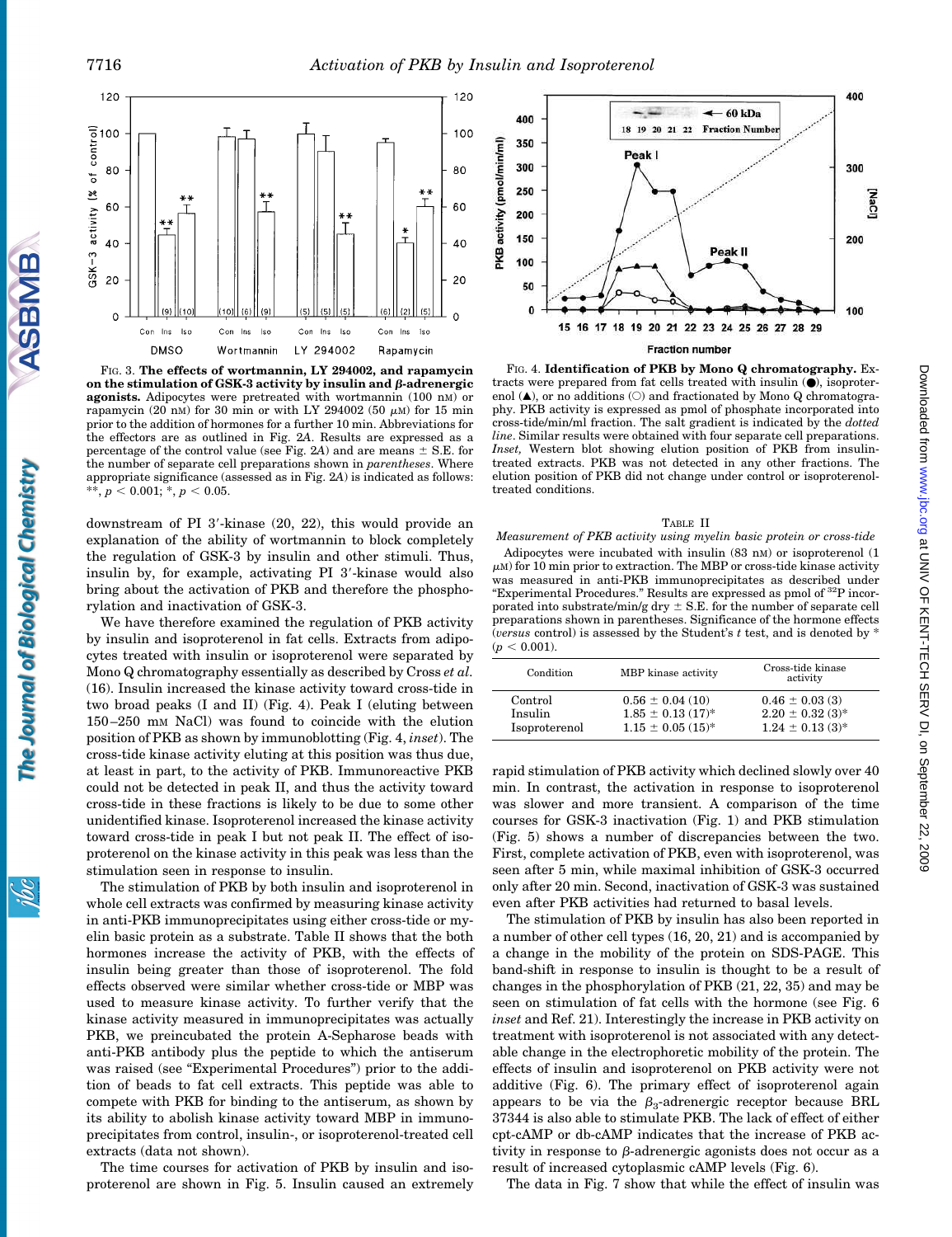

**SING** 

The Journal of Biological Chemistry

FIG. 5. **Time course for activation of PKB by insulin and isoproterenol.** Adipocytes were incubated with insulin  $(\bigcirc)$  or isoproterenol (●) for the times indicated. The results are expressed as percentage increase from the control PKB activity at time  $0$  (0.53  $\pm$  0.11 pmol of phosphate incorporated into MBP/min/g dry cells,  $n = 3$  separate cell preparations) and are the average  $\pm$  S.E. from three separate cell preparations. PKB activity in the absence of hormones did not alter significantly over the incubation period and was  $0.49 \pm 0.05$  pmol of phosphate/min/g dry cells  $(n = 3)$  at 40 min.



FIG. 6. **The effect of insulin,** b**-adrenergic agonists, and cAMP analogues on PKB activity.** Adipocytes were incubated with 83 nM insulin (*Ins*), 1  $\mu$ M isoproterenol (*Iso*), 5 nM BRL 37344 (*BRL*), 2 mM cpt-cAMP (*cpt*), or 5 mM db-cAMP (*db*) for 10 min prior to extraction. Results are expressed as a percentage of the control value (no additions) for PKB activity (0.56  $\pm$  0.04 pmol of phosphate incorporated into MBP/min/g dry cells,  $n = 10$  separate cell preparations) and are means  $\pm$  S.E. for the number of separate cell preparations shown in *parentheses*. Where appropriate significance (assessed as in Fig. 2*A*) is indicated as follows: \*\*,  $p < 0.001$ ; \*,  $p < 0.05$ . *Inset* shows a Western blot of anti-PKB immunoprecipitates from control (*Con*), insulin (*Ins*), or isoproterenol (*Iso*)-treated fat cell extracts. *IgG* indicates the position of the immunoglobulin heavy chains.

abolished by preincubation of the adipocytes with wortmannin, the inhibitor had no significant effect on the stimulation of PKB by isoproterenol. In agreement with others  $(21)$ , wortmannin also reversed the effect of insulin on the band-shift seen with PKB on SDS-PAGE (data not shown). Rapamycin was without effect on changes in the activity of PKB in response to either hormone (data not shown).

Given that PKB is reported to lie upstream of  $p70^{S6k}$  (22), we determined whether isoproterenol activated this kinase. Isoproterenol gave a significant activation, which was blocked by



FIG. 7. **The effect of wortmannin on the activation of PKB by insulin and isoproterenol.** Adipocytes were preincubated with wortmannin (100 nM) for 30 min. Cells were then incubated for a further 10 min with no further additions (*Con*), 83 nM insulin (*Ins*), or 1  $\mu$ M isoproterenol (*Iso*). Results are expressed as a percentage of the control value for PKB activity (see Fig. 6) and are means  $\pm$  S.E. for the number of separate cell preparations shown in *parentheses*. Where appropriate significance (assessed as in Fig. 2A) is indicated as follows: \*\*,  $p$ 0.001;  $*, p < 0.05$ . *DMSO*, dimethyl sulfoxide.



FIG. 8. **Effect of isoproterenol on p70S6k activity.** Adipocytes were preincubated with wortmannin (100 nM) or rapamycin (20 nM) for 30 min as indicated prior to the addition of insulin (*Ins*) or isoproterenol (*Iso*). Results are expressed as a percentage of the control (*Con*) value  $(4.0 \pm 0.5 \text{ pmol of phosphate incorporated into substrate peptide/min/g})$ dry cells,  $n = 9$ ) and are means  $\pm$  S.E. for the number of separate cell preparations shown in *parentheses*. Where appropriate significance (assessed as in Fig. 2*A*) is indicated as follows: \*\*,  $p < 0.001$ ; \*,  $p < 0.05$ .

rapamycin but was modest in comparison to that induced by insulin (Fig. 8). In contrast to the effect of isoproterenol on PKB activation and GSK-3 inhibition, the increase in p70<sup>S6k</sup> activity was largely eliminated by wortmannin and rapamycin.

#### DISCUSSION

*GSK-3 in Rat Epididymal Fat Cells Is Activated by Isoproterenol as Well as Insulin—*The data presented in this paper show that in freshly isolated rat adipocytes treated with isoproterenol, there is a marked inhibition of GSK-3 activity. Isoproterenol was also found to increase the activity of the kinase proposed to be upstream of GSK-3, namely PKB. We have been unable to find any change in the activity ratio of GS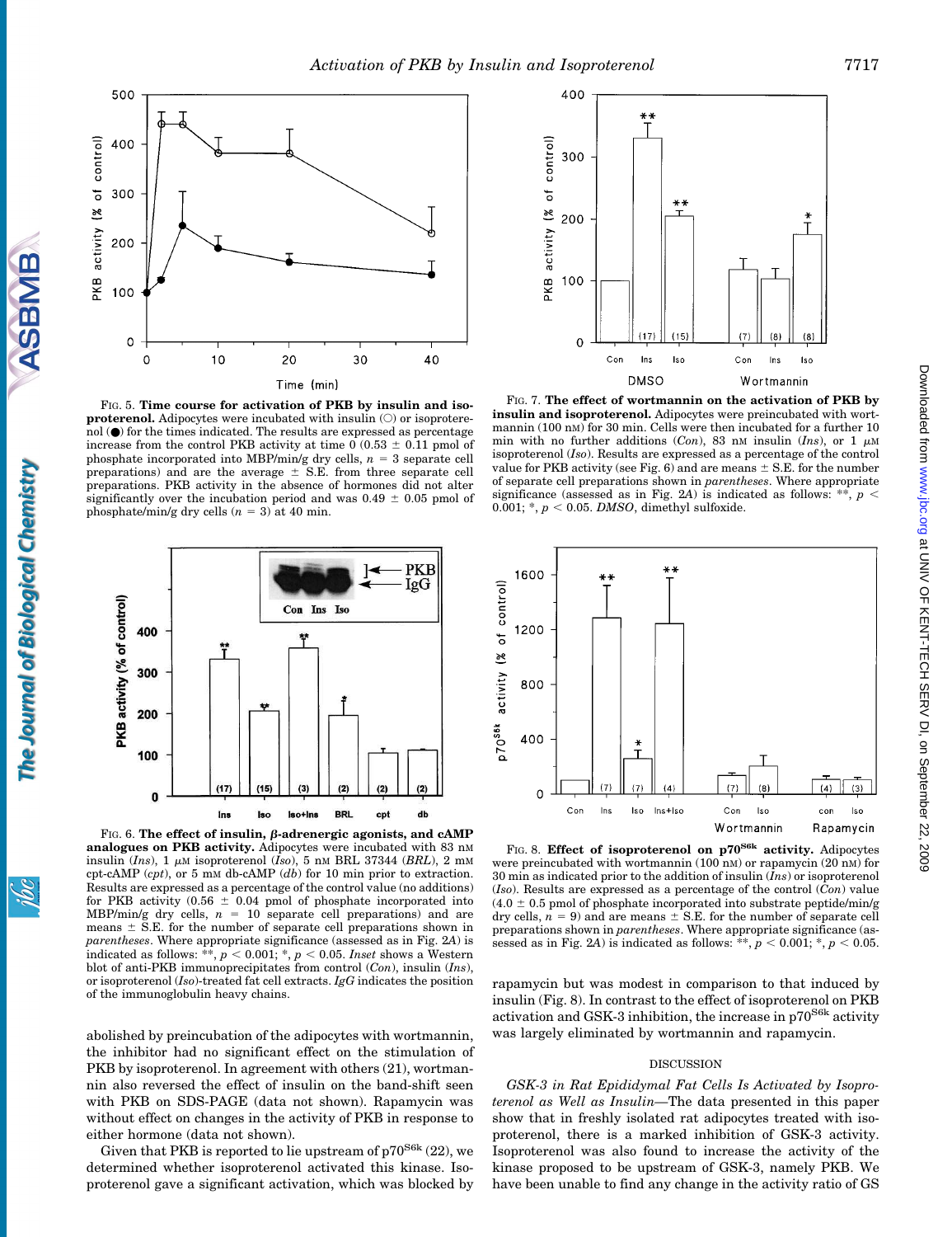ASBMB

The Journal of Biological Chemistry

 $((-/+)$ -glucose 6-phosphate) in response to isoproterenol; indeed, isoproterenol partially reverses the activation of GS seen in response to insulin (see also Ref. 36). Since decreases in GSK-3 activity have been proposed to be responsible, at least in part, for activation of GS, these findings were of interest. Our results seem to indicate that GSK-3 is not the primary regulator of GS activity in rat fat cells and suggest that PP1-G probably plays a more important role in the regulation of glycogen synthesis *in vivo.* It has been suggested that PP1-G plays the dominant role in the regulation of rat muscle GS (see Ref. 37). The mechanisms involved in the regulation of glycogen metabolism in different tissues may be distinct. In rat muscle (37) and in 3T3-L1 adipocytes (38) the stimulation of GS by insulin is partially sensitive to inhibition by rapamycin, whereas in primary rat adipocytes it is not (13).

*PKB in Rat Epididymal Fat Cells Is Activated by Insulin and Isoproterenol by Apparently Different Mechanisms—*As PKB has been implicated as the direct upstream regulator of GSK-3 in L6 myotubes (16), it was important to determine its activity in adipocytes. Here we report the first direct measurement of PKB activity in rat fat cells and have shown substantial and rapid stimulation of the kinase in response to insulin. Isoproterenol was also found to activate PKB in these cells. Overall, the congruence between the actions of all effectors on GSK-3 inactivation and PKB activation supports the view that PKB is the upstream regulator of GSK-3 in fat cells, as concluded by Cross *et al.* (16) from their studies in L6 myotubes. In further agreement with this view, the activation of PKB in the present study is considerably more rapid than the inactivation of GSK-3 (Figs. 1 and 5). However, in the absence of a specific inhibitor of PKB it is not possible to obtain conclusive proof that PKB is indeed upstream of GSK-3.

The finding that isoproterenol also causes a small stimulation of  $p70<sup>S6k</sup>$  is interesting in light of the proposal that this kinase is downstream of PKB (22). The physiological relevance for the activation of this S6 kinase under these conditions remains to be explained.

Our results also have important implications for understanding the mechanisms by which PKB is regulated in fat cells. The exact means by which PKB activity is controlled remains obscure, with a number of different factors being implicated, acting either independently or in conjunction with each other. In other cell types there is strong evidence that the activation of PKB is mediated via PI  $3'$ -kinase (20, 22), although the direct involvement of PI 3'-kinase products remains controversial (20, 39). In fat cells, the differing effects of wortmannin on PKB activation by insulin and isoproterenol, along with the failure of isoproterenol to produce a band-shift in PKB, would seem to indicate that different mechanisms are involved in the stimulation of the kinase by these hormones. A role for PI 3'-kinase in the activation of PKB by insulin in fat cells seems likely as the stimulation is abolished by preincubation with wortmannin. Changes in PKB activity in response to isoproterenol do not appear to involve PI 3'-kinase activation as this inhibitor was without effect. Isoproterenol has no effect on adipocyte PI 3'-kinase activity when measured in anti-PI 3'kinase p85 immunoprecipitates (40). It is, however, possible that  $\beta$ -adrenergic agonists increase the amount of PI 3'-kinase products in fat cells via activation of another, as yet uncharacterized, isoform of PI 3'-kinase. Indeed, a  $G_{\beta\gamma}$ -sensitive isoform of PI 3'-kinase has been described in myeloid-derived cells and in platelets (41, 42).

In agreement with Kohn *et al.* (21), the activation of PKB in fat cells in response to insulin was accompanied by a change in the mobility of the kinase on SDS-PAGE. In this respect, the mechanism by which isoproterenol activates PKB again clearly differs from that involved in insulin action, as it is not associated with a change in the migration of the protein on gel electrophoresis (Fig. 6, *inset*). The activation of the kinase and SDS-PAGE band-shift in response to platelet-derived growth factor in Rat-1 fibroblasts is thought to be a direct result of changes in the phosphorylation of PKB, as both are reversed by treatment with phosphatase (22). It is likely that activation of PKB by insulin in fat cells involves a similar phosphorylation step. Activation in response to isoproterenol, however, appears to occur independently of the phosphorylation event responsible for band-shift of the protein. It is possible that isoproterenol induces changes in the phosphorylation of PKB which cause changes in kinase activity but are not manifested as changes in its electrophoretic mobility.

Finally, it has been proposed that activation of PKB can occur as a result of protein-protein interactions mediated by its pleckstrin homology domain (43, 44). The pleckstrin homology domains from the three known PKB isoforms  $(\alpha, \beta, \text{and } \gamma)$  have recently been shown to interact with  $PKC-\alpha$ ,  $-\delta$ , and  $-\zeta$  subtypes and with G protein  $\beta\gamma$  subunits  $(G_{\beta\gamma})$  *in vitro* (43), but the effects of these interactions on PKB activity have yet to be determined. It is possible that the effect of isoproterenol is mediated by the binding of  $G_{\beta\gamma}$  subunits to the pleckstrin homology domain, in a manner analogous to the activation of  $\beta$ -adrenergic receptor kinase on binding of  $G_{\beta\gamma}$  (see Ref. 27). Further work clearly needs to be done to clarify the question of how  $\beta$ -adrenergic agonists stimulate PKB.

#### REFERENCES

- 1. Plyte, S. E., Hughes, K., Nikolakaki, E., Pulverer, B. J., and Woodgett, J. R. (1992) *Biochim. Biophys. Acta* **1114,** 147–162
- 2. Woodgett, J. R. (1991) *Trends. Biochem. Sci.* **16,** 177–181
- 3. Cohen, P. (1993) *Biochem. Soc. Trans.* **21,** 555–567
- 4. Sheorain, V. S., Juhl, H., Bass, M., and Soderling, T. R. (1984) *J. Biol. Chem.* **259,** 7024–7030
- 5. Parker, P. J., Embi, N., Caudwell, F. B., and Cohen, P. (1982) *Eur. J. Biochem.* **124,** 47–55
- 6. Parker, P. J., Caudwell, F. B., and Cohen, P. (1983) *Eur. J. Biochem.* **130,** 227–234
- 7. Poulter, L., Ang, S.-C., Gibson, B. M., Williams, D. H., Holmes, C. F. B., Caudwell, F. B., Pitcher, J., and Cohen, P. (1988) *Eur. J. Biochem.* **175,** 497–510
- 8. Dent, P., Lavoinne, A., Nakielny, S., Caudwell, F. B., Watt, P., and Cohen, P. (1990) *Nature* **348,** 302–308
- 9. Hughes, K., Ramakrishna, S., Benjamin, W. B., and Woodgett, J. R. (1992) *Biochem. J.* **288,** 309–314
- 10. Welsh, G. I., Foulstone, E. J., Young, S. W., Tavaré, J. M., and Proud, C. G. (1994) *Biochem. J.* **303,** 15–20
- 11. Saito, Y., Vandenheede, J. R., and Cohen, P. (1994) *Biochem. J.* **303,** 27–31 12. Cross, D. A. E., Alessi, D. R., Vandenheede, J. R., McDowell, H. E., Hundal, H. S., and Cohen, P. (1994) *Biochem. J.* **303,** 21–26
- 13. Moule, S. K., Edgell, N. J., Welsh, G. I., Diggle, T. A., Foulstone, E. J., Heesom, K. J., Proud, C. G., and Denton, R. M. (1995) *Biochem. J.* **311,** 595–601
- 14. Stambolic, V., and Woodgett, J. R. (1994) *Biochem. J.* **303,** 701–704 15. Eldar-Finkelman, H., Segar, R., Vandenheede, J. R., and Krebs, E. G. (1995)
- *J. Biol. Chem.* **270,** 987–990 16. Cross, D. A. E., Alessi, D. R., Cohen, P., Andjelkovic, M., and Hemmings, B. A.
- (1995) *Nature* **378,** 785–789
- 17. Welsh, G. I., Miyamoto, S., Price, N. T., Safer, B., and Proud, C. G. (1996) *J. Biol. Chem.* **271,** 11410–11413
- 18. Sutherland, C., and Cohen, P. (1994) *FEBS Lett.* **338,** 37–42
- 19. Sutherland, C., Leighton, I. A., and Cohen, P. (1993) *Biochem. J.* **296,** 15–19 20. Franke, T. F., Yang, S. I., Chan, T. O., Datta, K., Kazlauskas, A., Morrison, D.
- K., Kaplan, D. R., and Tsichlis, P. N. (1995) *Cell* **81,** 727–736
- 21. Kohn, A. D., Kovacina, K. S., and Roth, R. A. (1995) *EMBO J.* **14,** 4288–4295 22. Burgering, B. M. T., and Coffer, P. J. (1995) *Nature* **376,** 599–602
- 23. Vlahos C. J., Matter, W. E., Hui, K. Y., and Brown, R. F. (1994) *J. Biol. Chem.* **269,** 5241–5248
- 24. Diggle, T. A., Moule, S. K., Avison, M. B., Flynn, A., Foulstone, E. J., Proud, C. G., and Denton, R. M. (1996) *Biochem. J.* **316,** 447–453
- 25. Laemmli, U. K. (1970) *Nature* **227,** 680–685
- 26. Denton, R. M., Yorke, R. E., and Randle, P. J. (1966) *Biochem. J.* **100,** 407–419 27. Lefkowitz, R. J. (1993) *Cell* **74,** 409–412
- 
- 28. Arch, J. R. S., and Wilson, S. (1996) *Biochem. Soc. Trans.* **24,** 412–418 29. Zaagsma, J., and Nahorski, S. R. (1990) *Trends Pharmacol. Sci.* **11,** 3–7
- 30. Wilson, C., Wilson, S., Piercy, V., Sennitt, M. V., and Arch, J. R. S. (1984) *Eur. J. Pharmacol.* **100,** 309–319
- 31. Arch J. R. S., Ainsworth, A. T., Cawthorne, M. A., Piercy, V., Sennitt, M. V., Thody, V. E., Wilson, C., and Wilson, S. (1983) *Nature* **309,** 163–165
- angin, D., Portillo, M. P., Saulnier-Blache, J.-S., and Lafontan, M. (1991) *Eur. J. Pharmacol.* **199,** 291–301
- 33. van Liefde, I., van Witzenberg, A., and Vauquelin, G. (1992) *J. Pharmacol.*